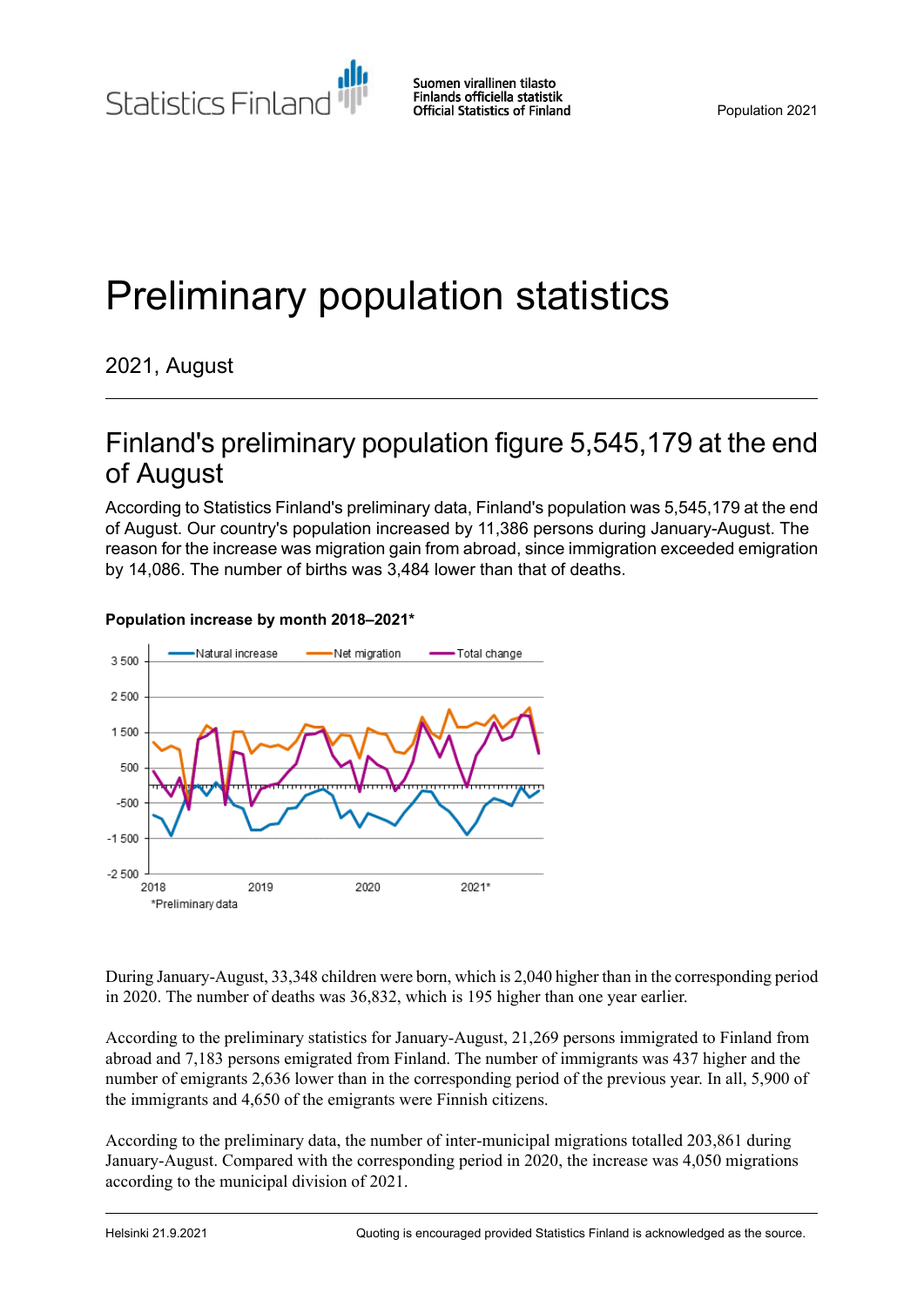# **Contents**

## **Tables**

### **Appendix tables**

|--|--|--|--|--|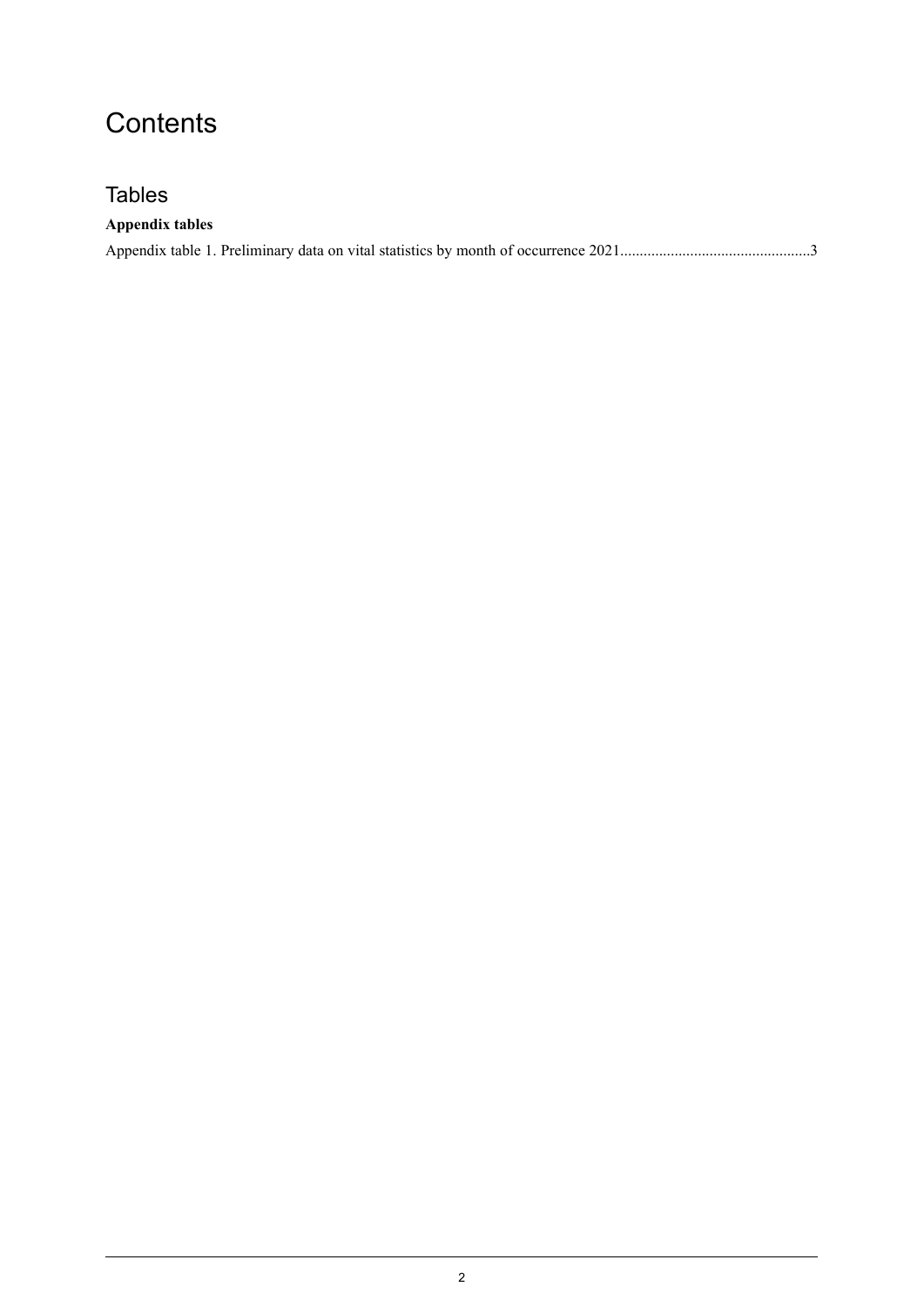# Appendix tables

| Month    | Live<br>births | Deaths  | Natural<br>increase | Inter-<br>municipal<br>migration |         |         | Immigration Emigration Net migration Total change | 1)      | Population |
|----------|----------------|---------|---------------------|----------------------------------|---------|---------|---------------------------------------------------|---------|------------|
| Total    | 33 348         | 36 832  | $-3484$             | 203 861                          | 21 269  | 7 1 8 3 | 14 086                                            | 11 386  | 5 545 179  |
| January  | 3 9 9 8        | 5054    | $-1056$             | 21 702                           | 2660    | 881     | 1779                                              | 859     | 5 534 652  |
| February | 3884           | 4 4 5 2 | $-568$              | 18 696                           | 2412    | 720     | 1692                                              | 1 202   | 5 535 854  |
| March    | 4 3 1 6        | 4 6 6 9 | $-353$              | 20 278                           | 2 8 0 4 | 805     | 1999                                              | 1773    | 5 537 627  |
| April    | 4 0 2 3        | 4 4 6 1 | $-438$              | 21 749                           | 2436    | 802     | 1 6 3 4                                           | 1 2 8 4 | 5 538 911  |
| May      | 4 0 8 1        | 4 6 4 0 | $-559$              | 24 5 24                          | 2 5 6 4 | 707     | 1857                                              | 1 3 9 0 | 5 540 301  |
| June     | 4 3 0 8        | 4 3 6 0 | $-52$               | 28 5 25                          | 2 9 0 8 | 969     | 1939                                              | 1989    | 5 542 290  |
| July     | 4 3 2 4        | 4 6 4 3 | $-319$              | 28 658                           | 3 1 2 1 | 913     | 2 2 0 8                                           | 1979    | 5 544 269  |
| August   | 4414           | 4 5 5 3 | $-139$              | 39 7 29                          | 2 3 6 4 | 1 3 8 6 | 978                                               | 910     | 5 545 179  |

#### <span id="page-2-0"></span>**Appendix table 1. Preliminary data on vital statistics by month of occurrence 2021**

1) Includes population correction